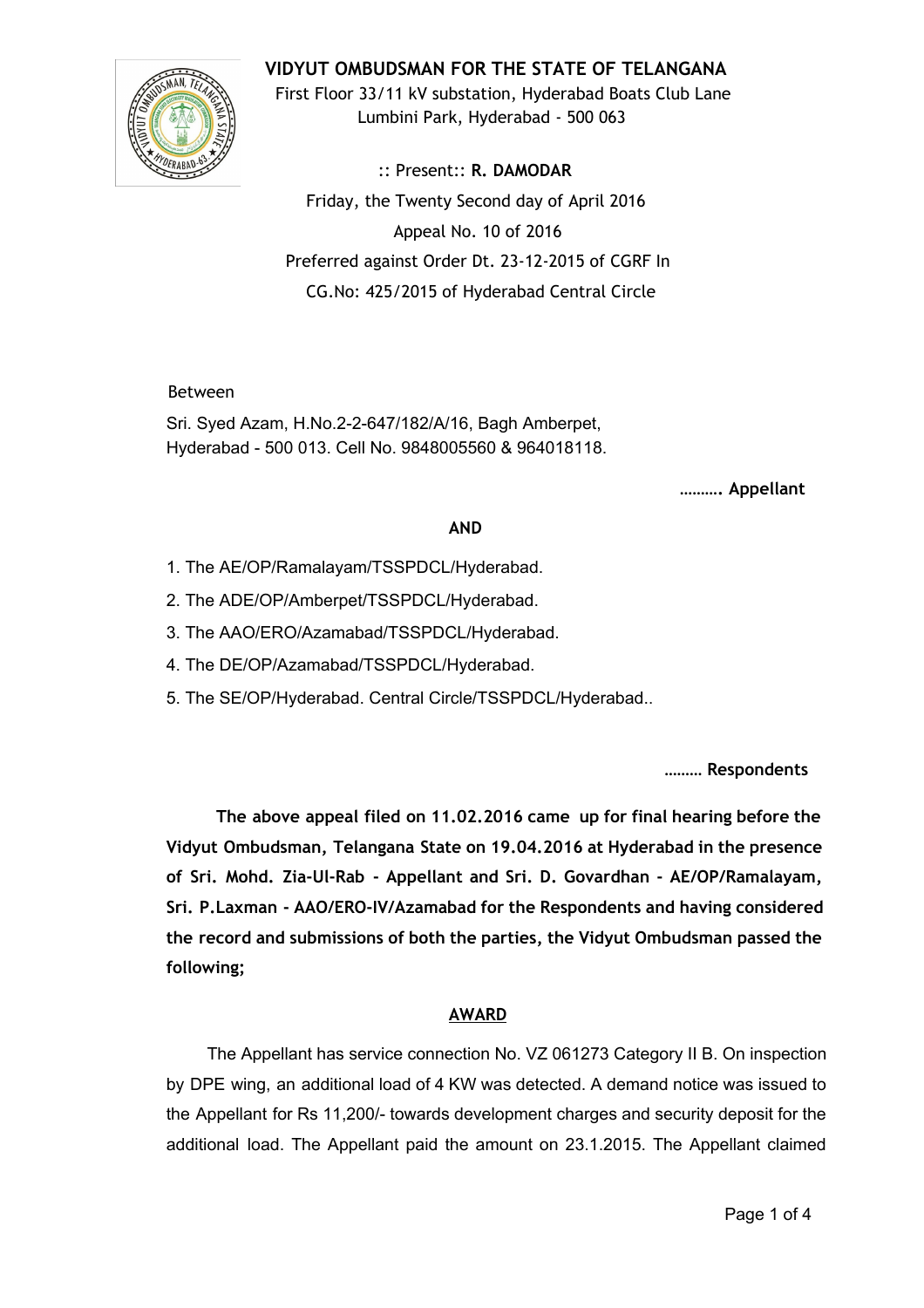that after this payment, the minimum charges from the date of inspection was included in the CC bill of April,2015 without fixing a 3 phase meter, which was brought to the notice of the Respondents 1 & 2 and no action was taken for withdrawal of the amount. Therefore, the Appellant approached the CGRF with a complaint.

2. The 3rd Respondent AAO/ERO/Azamabad admitted through his letter dt.2.12.2015 that the 2nd Respondent ADE/OP/Amberpet had issued a demand notice for payment of development charges and consumption deposit for the additional load detected by the DPE wing and that the appellant has paid the development charges of Rs 8,000/- and Rs 3200/- towards security deposit on 21.2.2015. He claimed that since the load increased from 1KW to 5KW, the fixed charges for additional load at Rs 50/- per KW totalling Rs 3800/ was included in EBS on 23.4.2015 and the Appellant failed to pay the CC charges of Rs 12063/- from March, 2015 to November, 2015 which included Rs 3,800/- towards the fixed charges for the additional load.

3. The Appellant represented that in spite of payment of the required amount for regularisation of the additional load of 4kw, the Respondents have raised the enhanced load without fixing the 3 phase meter and sought fixing of the 3 phase meter urgently.

4. After hearing and on the basis of the record, the CGRF observed that "the additional load regularisation also included the fixing of 3 phase meter in place of Sph meter enabling the complainant to use the additional load." It is further observed that inclusion of fixed charges without fixing the eligible meter is not correct. Having observed thus, the CGRF directed the Respondents to fix a 3 phase meter immediately and include fixed charges from the date of fixing the meter apart from regularisation of the additional load from the date of fixing the meter and withdrawal of the fixed charges of Rs 11,200/-, through the impugned orders.

5. Aggrieved and not satisfied the impugned orders, the Appellant preferred the present Appeal alleging that the Respondents were insisting on payment of the additional charges and sent the field staff for disconnecting the service, apart from adding Rs 253/ per month in the regular bill without fixing the 3 phase meter.

6. The 3rd Respondent submitted a letter dt.5.3.2016 in this Appeal stating that the additional load of 4 KW in the EBS was withdrawn and the fixed charges of Rs 11,200/ as mentioned in the impugned orders could not be withdrawn, because the earlier fixed charges were only Rs 3,800/- and the amount noted in the impugned orders Rs 11,200/-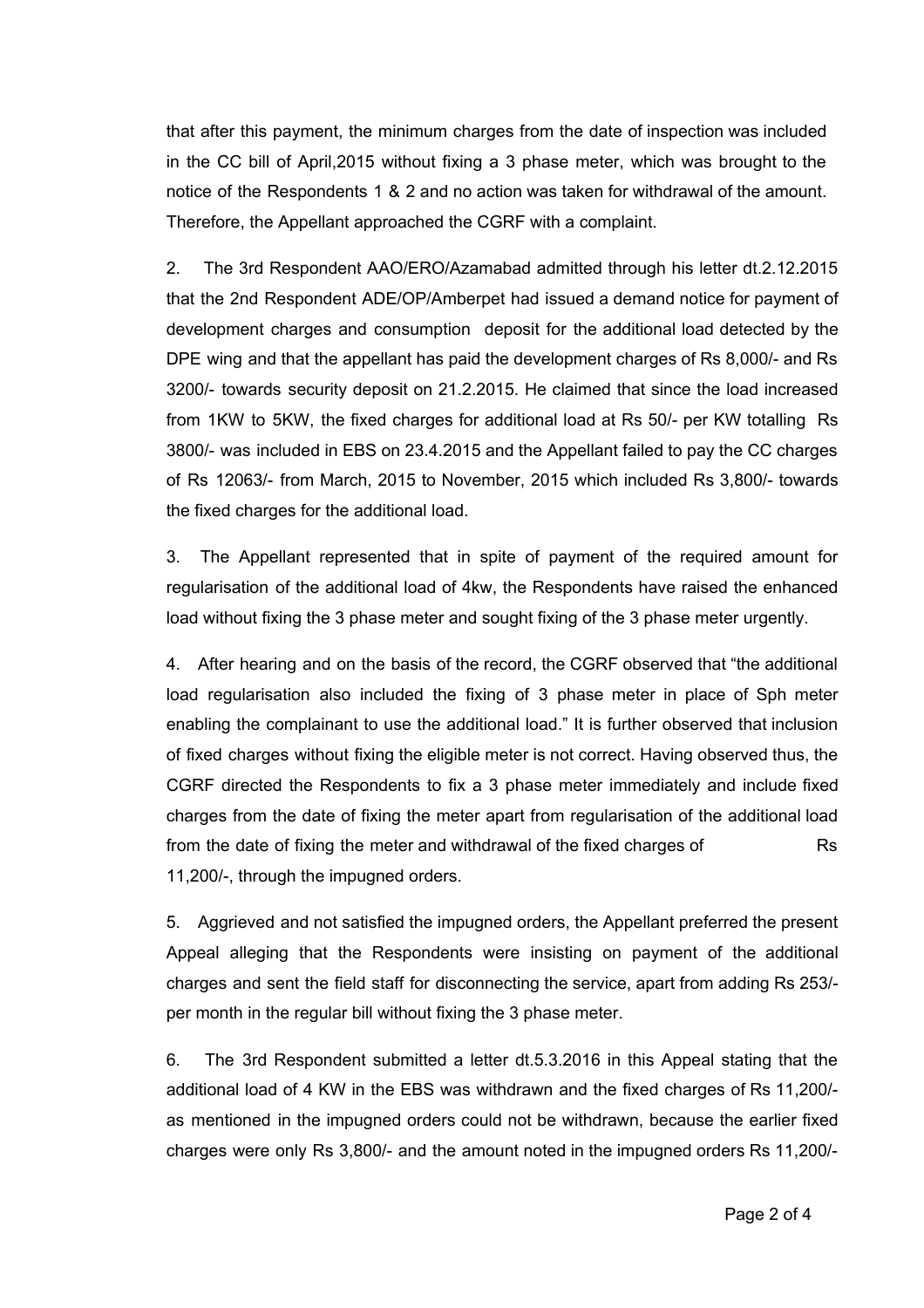represents development charges of Rs 8,000/- and security deposit of Rs 3,200/-. He stated that he has not received a report about fixing of 3 phase meter and therefore, the rectification of withdrawal amount was not affected in the EBS. He further added to say that the Appellant has not paid the CC charges till 5.3.2016 from the start of the dispute i.e., from the date of inspection by the DPE wing which detected the Additional load. The 1st Respondent filed a report dt.4.3.2016 broadly on the lines of what the 3rd Respondent stated. Additionally, he stated that to sort out the dispute, he has registered an application on 19.2.2016 for additional 4KW and when they tried to serve a copy of the sanction intimation, the Appellant refused to receive it.

7. The 3rd respondent again submitted a report on 4.4.2016 reporting implementation of the orders of the CGRF to the effect that the fixed charges earlier included from 09/2013 to 03/2015 Rs 3,800 + fixed charges for additional load of 5kw levied from 04/2015 to 01/2016 Rs 2,108/- has been withdrawn by giving credit of Rs 5,908/- in the EBS(Energy billing system). He further clarified that 4KW additional load was withdrawn w.e.f. 2/2016 and an amount of Rs 3,200/- paid towards the security deposit was also updated in EBS and thus, the total security deposit with the Appellant's account is Rs 5,510/. During the hearing, the Appellant represented that he does not want the 3 phase meter and wants payment of Rs 11,200/- as directed by the CGRF. This amount of Rs 11,200/- as ordered by the CGRF is sufficiently explained by the Respondents 1 & 3 to the effect that it was mistakenly noted and that the amount was not lying to the credit of the service connection of the Appellant.

8. Efforts at mediation were made and since the matter is a simple and not a complicated one, the discussions among the parties was successful and ultimately, the Appellant submitted a letter dt.19.4.2016 to the following effect:

"I undersigned Mohd. Zia-ul-Rab having meter No. VZ61273 at Ramalayam, has come to conclusion with mutual understanding with ADE and AO that all the surcharges and late payment charges will be deducted or withdrawn form the outstanding bill amount. We agreed with the letter No 10/2016 dt.4.4.2016 and we agreed mutually that all surcharges and late payment charges will be withdrawn from the date of this case dt.5.1.2016."